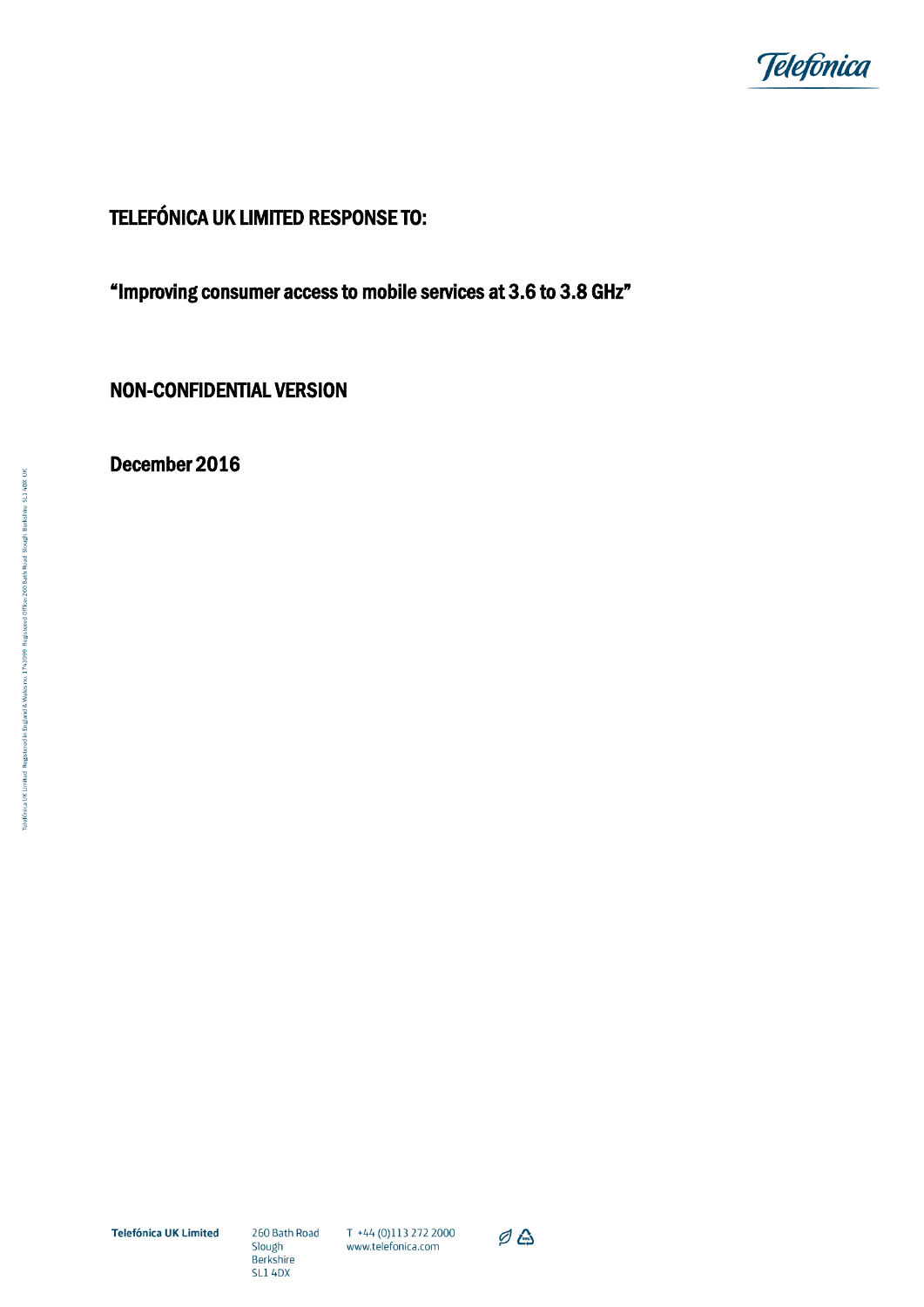

## I. INTRODUCTION

- 1. Telefónica UK Limited ("Telefónica") welcomes the opportunity to respond to Ofcom's consultation on improving consumer access to mobile services at 3.6 to 3.8GHz1.
- 2. Telefónica is supportive of appropriate actions, such as the timely release of spectrum, which can facilitate long term growth in consumer and citizen benefits from the increasing demand for mobile services.
- 3. As we have stated previously in our responses to various spectrum related consultations, we urge Ofcom to take full account of the extensive uptake of mobile broadband and phenomenal growth of mobile data traffic, when making decisions concerning the allocation of spectrum suitable for mobile services. It is our expectation that this trend will continue well beyond 2020 and thus a sufficiently long term view is needed.
- 4. Ofcom must address the strategic challenges facing the UK regarding the growing demand for mobile data and the spectrum used to deliver it, with a strong focus on healthy and sustainable competition and the consumer and economic benefits that it can bring.
- 5. Telefónica has seen significant traffic growth, especially in large cities, driven by the demand for mobile data services and customers increasing use LTE. Our experience is consistent with evidence from around the world which shows significantly higher usage of mobile data on LTE, when compared to 3G. Increased Smartphone adoption and use of data hungry applications such as video are playing an important role in this growth.
- 6. Ofcom's Mobile Data Strategy<sup>2</sup> outlined an approach to ensuring that sufficient spectrum is available to meet this evidential growing demand for mobile data from consumers and businesses. It identified bands for potential mobile broadband use which included the 3.6 to 3.8GHz band. Telefónica supports efforts to ensure that this band is made available for mobile

<sup>1</sup>[https://www.ofcom.org.uk/\\_\\_data/assets/pdf\\_file/0035/91997/3-6-3-8ghz-consultation.pdf](https://www.ofcom.org.uk/__data/assets/pdf_file/0035/91997/3-6-3-8ghz-consultation.pdf)

<sup>2</sup> <http://stakeholders.ofcom.org.uk/binaries/consultations/mobile-data-strategy/statement/statement.pdf>

1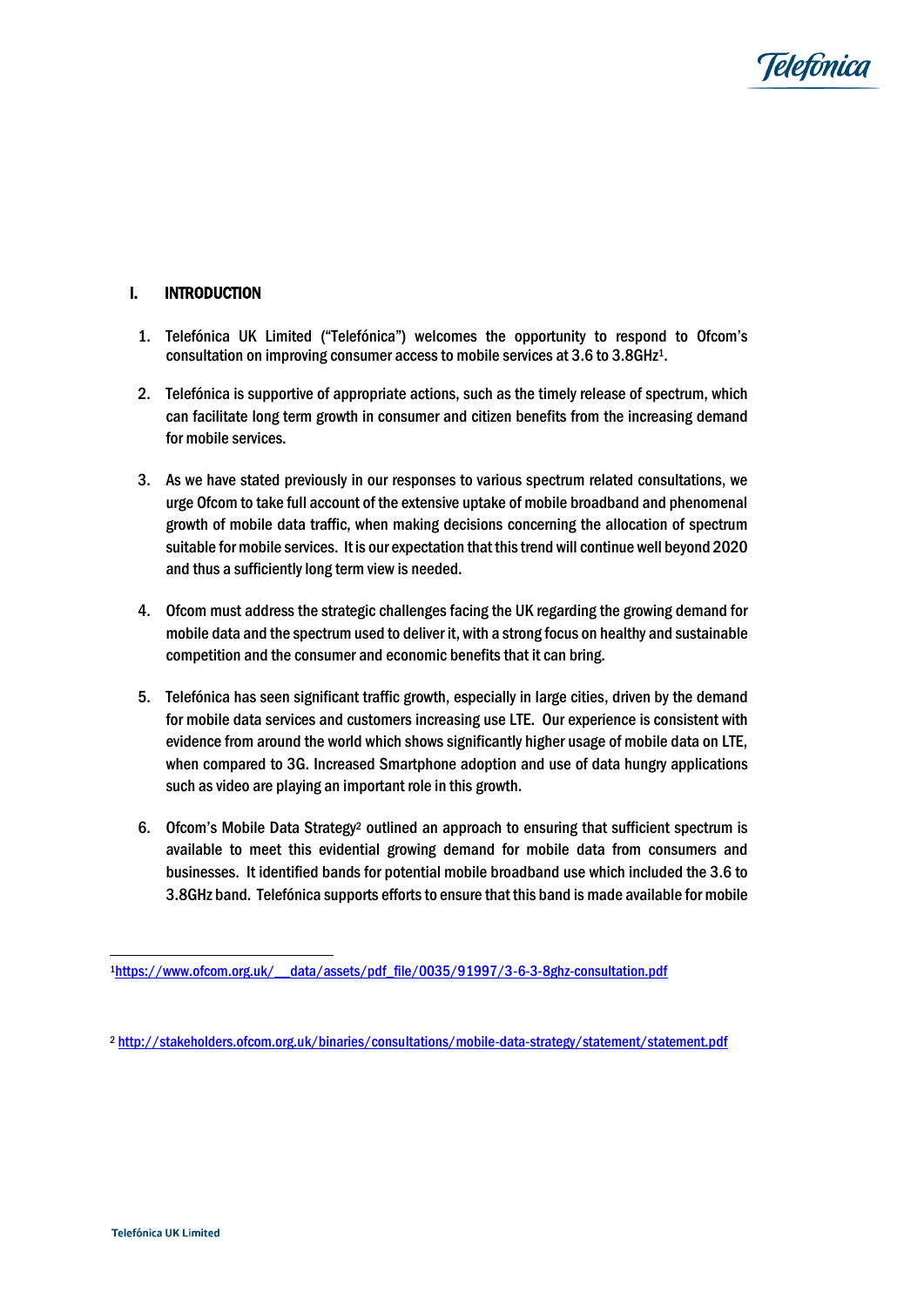

services in a timely manner in order to support such demand and to facilitate the development of the next generation of mobile services.

### II. GENERAL COMMENTS

- 7. Spectrum is an essential input to enable mobile operators to deliver high quality services to its customers. The type and amount of spectrum held by an operator can have an important impact on the extent to which they are able to compete with each other effectively and meet consumer demand.
- 8. In the UK today there is a gross asymmetry in mobile spectrum holdings. Following BT's acquisition of EE, the already significant asymmetry further increased, to the extent that the combined BT/EE group now has the largest spectrum holdings of any UK mobile network operator, with 45% of currently 'usable' mobile spectrum. This gives BT/EE an unreplicable advantage when compared to Telefónica who have just 15% of useable spectrum.
- 9. Whilst some asymmetry can result in good outcomes and maintain efficiency, today's exceptional asymmetry clearly points to the fact that the current assignment of spectrum between UK mobile operators is inefficient and the situation represents a threat to competition as well as posing a risk of consumer harm.
- 10.  $[\times]$
- 11.  $[\times]$
- 12. As Ofcom identified in its recent proposals on competition issues for the forthcoming auction of spectrum in the 2.3 and 3.4 GHz bands, the UK faces a short-term competition issue over allocation of usable spectrum. However, it also follows that in addition, the UK could face a medium or even long term issue. 2.3GHz spectrum will only be enough to alleviate capacity issues in the short-term for one or two operators. Following that, the same concerns apply to the 3.4GHz band, which will likely be the only source of newly available spectrum between 2019-2020, prior to the release of 700 MHz and potential release of 3.6 to 3.8GHz which Ofcom is now considering in this consultation.
- 13. As a result, now more so than at any time before, decisions on the use of mobile spectrum and potential future mobile spectrum, must be assessed carefully to ensure that they do not exacerbate the current situation or further distort competition. Ofcom must promote competition and seek to ensure the optimal use of spectrum.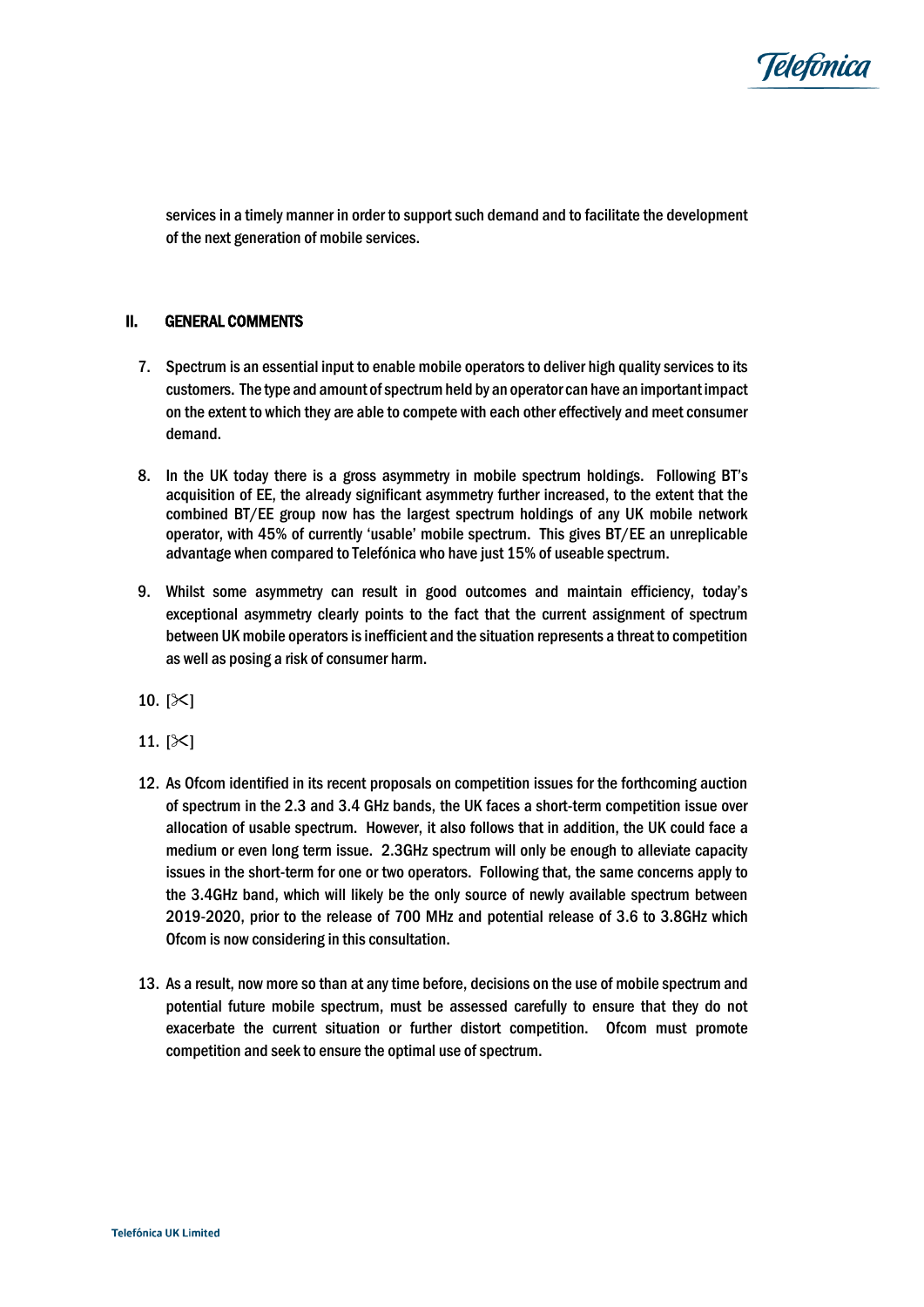

14. We focus the remainder of this document on our responses to Ofcom's specific consultation questions.

#### III. RESPONSES TO QUESTIONS

Question 1: Do you have any comments on the use of the 3.6 to 3.8 GHz band by existing services?

- 15. Telefónica supports the notion of spectrum sharing in principle. Given the right conditions, it can be used as an effective tool to maximise the efficient use of spectrum and support increasing demand. Such sharing may well be useful in some of the higher frequency bands.
- 16. Ofcom identifies the fact that there are currently only 35 fixed links operating across the UK in the 3.6 to 3.8GHz band and that this represents significantly lighter use than other fixed links bands, which often have thousands of links. Similarly, Ofcom highlights that satellite use of the 3.6 to 3.8GHz band is also relatively light when compared to other bands.
- 17. In other circumstances, such relatively light use of the 3.6 to 3.8GHz band might provide a good opportunity to explore opportunities for sharing. In this case, however, sharing is not appropriate for the following reasons:
	- 3.6 to 3.8GHz spectrum is identified alongside 3.4 to 3.6GHz as a prime candidate for 5G use. This may require operators to deploy large contiguous blocks of up to 100MHz; therefore full availability of the spectrum is required.
	- Sharing of this band would prevent mobile development in some key population centres, potentially meaning that a mobile operator would be unable to deploy 5G nationwide. This in turn could:
		- $\circ$  Restrict scope for competition in the provision of 5G services, as it may mean not enough spectrum for more than two operators in some parts of the country;
		- o Mean that uncertainty over sharing would artificially inflate the value of substitute spectrum i.e. 3.4GHz spectrum and UK Broadband's spectrum; and
		- $\circ$  Lead to more fragmentation than is ideal for 5G, with no operator having a large contiguous block, and the UK's 5G offering falling short of other leading markets.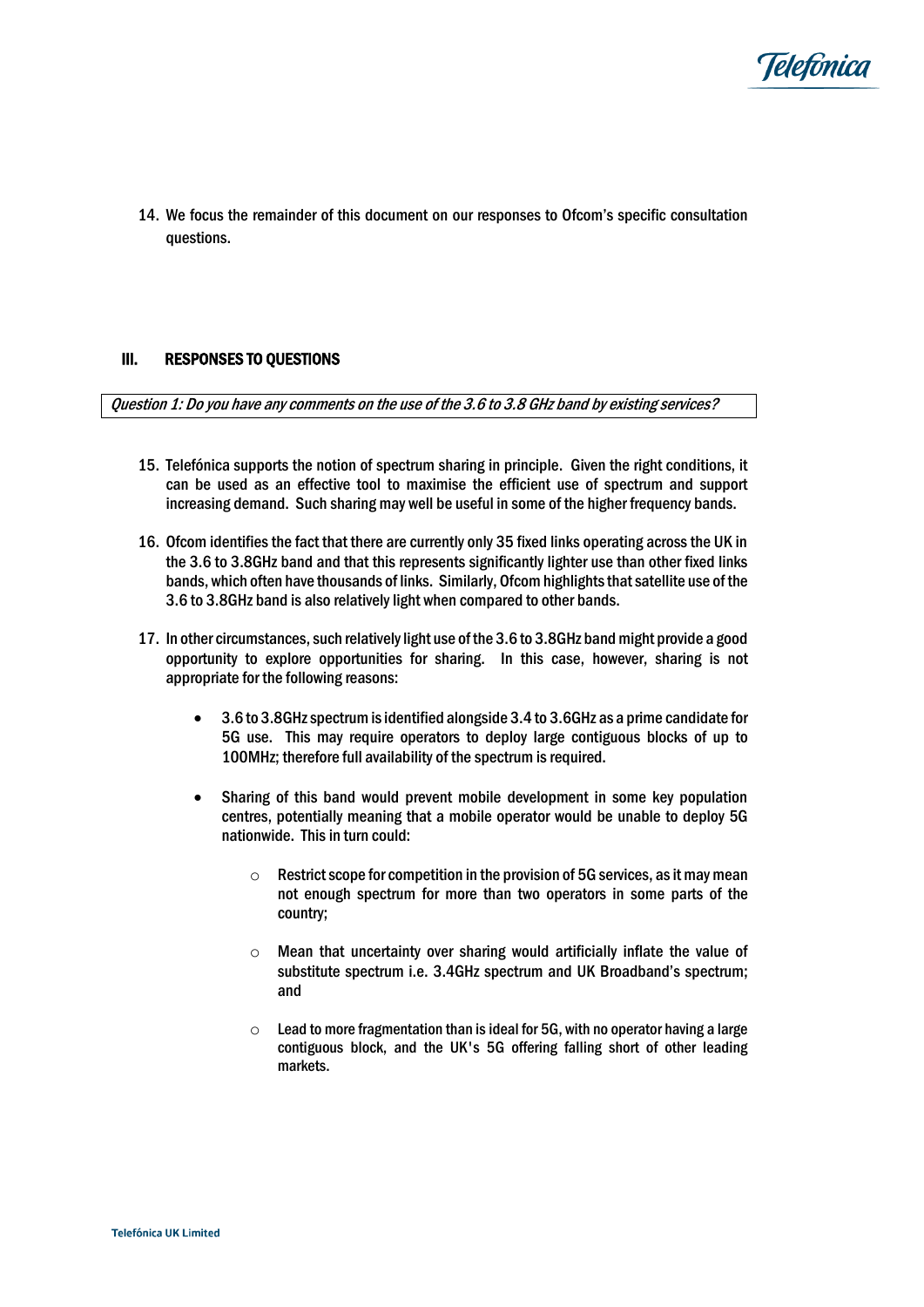

• The value of the incumbent uses anyway appears modest, and is likely to be much lower than the potential value for mobile use.

Question 2: Do you agree with our identification of a trend towards the use of mobile in the 3.6 to 3.8 GHz band?

- 18. Ofcom correctly identifies that the characteristics of the band, including bandwidth and international harmonisation, make it suitable for a range of mobile applications, including for increasing data capacity.
- 19. Furthermore, 3.6 to 3.8GHz is part of the wider band which the RSPG has identified as having potential for further study for 5G use and the emerging view is that it is likely to be a pioneer band for 5G deployment.
- 20. Timely and unhindered access to 3.6 to 3.8GHz spectrum will result in enhanced mobile communications and allow 5G solutions that will improve connectivity and support increased data demand. This makes it a potentially important band which could be relevant to the success of 5G in the UK and it should therefore be treated as a high priority band for mobile.
- 21. In this consultation, Ofcom refers to serving appropriate notice to existing users on the basis that it proceeds with option B – remove exiting use. Ofcom does not state how long the maximum notice period is that would be required, however our understanding is that this is 5 years.
- 22. There are however different options to make this band available, including retaining existing user's authorisations, or removing them and clearly each policy option will entail different timelines for availability and constraints on use. This means that there is still some significant uncertainty around the timing of availability of this spectrum.
- 23. We note that in its most recent proposals on competition issues for the forthcoming auction of spectrum in the 2.3 and 3.4 GHz bands, at 4.51 Ofcom states that the 3.6 to 3.8GHz band could be available within a similar timeframe as 3.4 GHz because it is already harmonised for mobile use in Europe and there is momentum in industry for the wider 3.4 to 3.8 GHz band for 5G.
- 24. However at 5.76 of the same consultation, Ofcom states that "…there is more uncertainty about whether the 3.6 to 3.8 GHz spectrum will be useable in the same timeframe as the 3.4 GHz and 700 MHz spectrum".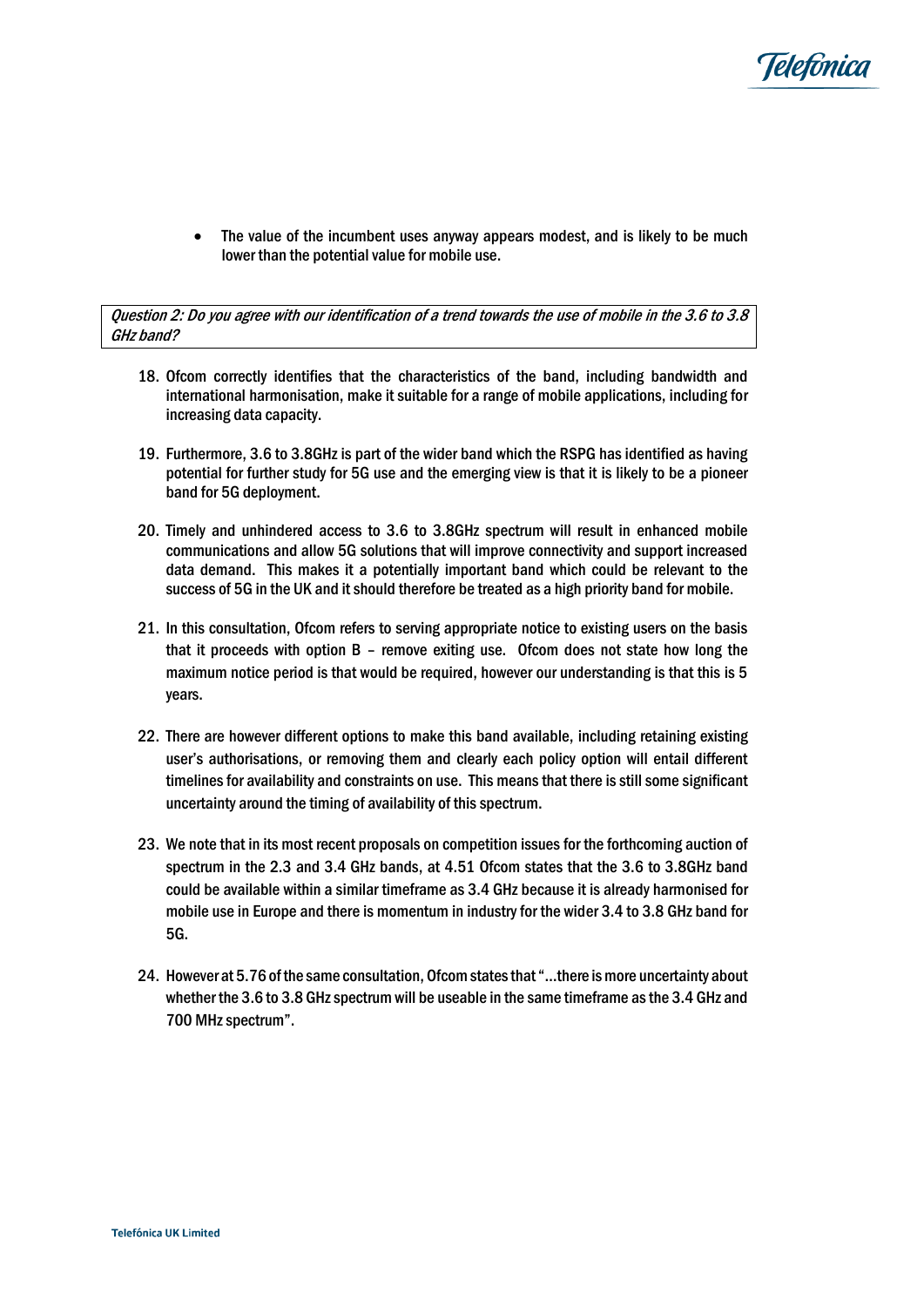

- 25. At 4.102 of the auction consultation Ofcom states that "…because of these mitigations and uncertainties" i.e. one of the mitigations being the availability of 3.6 to 3.8GHz spectrum, it placeslower weight on its competition concerns relating specifically to 3.4 GHz spectrum.
- 26. Ofcom considers the possibility that the timeframe for availability of 3.6-3.8 GHz is later than for 3.4 GHz (s4.55), and then goes on to consider possible competition measures options that take account of this possibility, however on the basis that these measures are not Ofcom's preferred option, we assume that Ofcom concludes, somewhat opaquely, that it does not consider the possibility that the 3.6 to 3.8GHz band will be available later than that of 3.4GHz.
- 27. Yet at 5.48 in the auction consultation, Ofcom states that if the 3.6-3.8 GHz spectrum were not available for mobile services in a similar timeframe to the 3.4 GHz spectrum, then they would be more concerned about a large degree of asymmetry in total mobile spectrum holdings immediately after the auction. This may mean the preferred competition measures are less effective at addressing competition concerns and strengthens the case for additional constraints on overall spectrum holdings.
- 28. However, in footnote 58 of the auction consultation, Ofcom states that in this context, if one MNO obtained all 150 MHz of 3.4 GHz spectrum in the auction, this may not raise competition concerns, provided the 3.6-3.8 GHz spectrum is made available in a timely way without material restrictions. Given the uncertainty around availability of the 3.6 to 3.8GHz spectrum before 2022 (taking into account the required 5 years notice period), this presumption appears risky.
- 29. Yet at 5.84 in the auction consultation Ofcom states that "…there is some risk that the 3.6-3.8 GHz spectrum will not be as useful as soon as other spectrum, and may therefore not mitigate a very asymmetric distribution resulting from this auction. If the usability of the 3.6-3.8 GHz spectrum were materially later than the 3.4 GHz spectrum…".
- 30. We are concerned that there is a clear inconsistency in Ofcom's reasoning. Ofcom's concluding position however is to base competition arguments on early availability of 3.6 to 3.8GHz spectrum, but yet it also admits (and there is clear evidence to support) there is significant uncertainty over such availability.
- 31. In fact, there is likely to be 2-4 year gap (2018-2020/22) where 3.4 GHz spectrum is available and 3.6 GHz spectrum is not. This is a medium-term problem that Ofcom needs to address with clarity.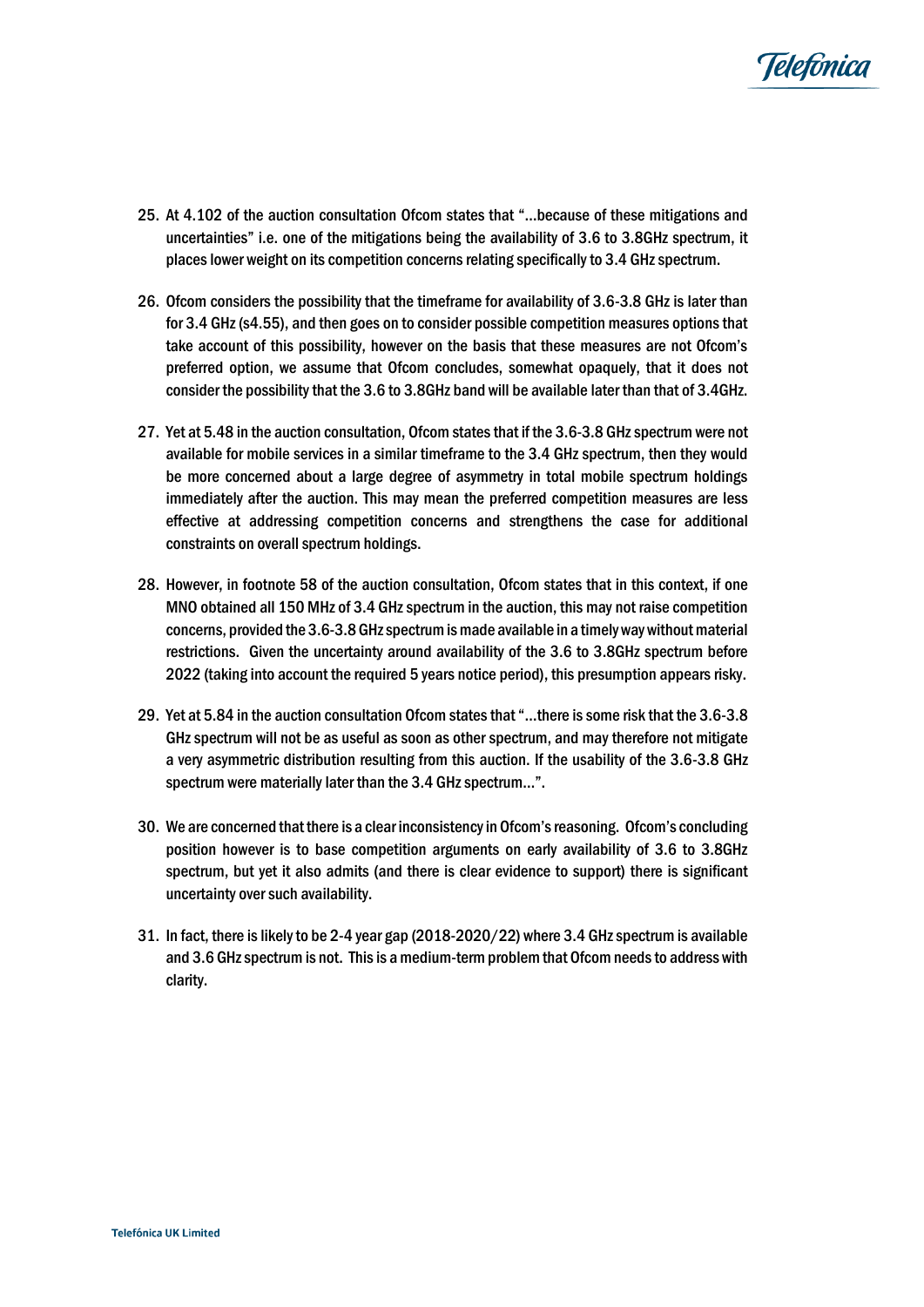

Question 3: Do you agree with our high level proposal to make 116 MHz within the 3.6 to 3.8 GHz band available for mobile and 5G services, bearing in mind our statutory duties and the high level trends we have identified?

32. Yes. We agree with Ofcom's high level proposal to make the upper part of the 3.6 to 3.8GHz band available for future mobile services, including 5G. We agree that this will result in a more efficient use of the spectrum and provide greater benefits for UK citizens and consumers.

Question 4: Do you agree with our general approach regarding spectrum currently licensed to UK Broadband?

- 33. We support Ofcom's intention to consider reflecting the opportunity cost of mobile use in the fees that UK Broadband pays for their spectrum. As Ofcom highlights in the consultation, any fees imposed for rights of use, must reflect the need to ensure the optimal use of the resources.
- 34. Telefónica is concerned that considering the significant amount of spectrum that UK Broadband holds, it has not put a key national asset to efficient use. UK Broadband has shown little appetite to invest in using it for the benefit of UK consumers. We note that UK Broadband set out its intention to rollout to around 45% of the population when it applied to Ofcom for an indefinite extension to its 3.4GHz spectrum. However, UK Broadband appears to have only built a couple of hundred sites in London and have a very small customer base. We are concerned that despite its lack of investment and sub-optimal use of spectrum, UK Broadband could secure a windfall benefit as a result of the removal of co-ordination requirements with fixed and satellite users and LTE liberalisation.
- 35. We urge Ofcom to ensure that the right incentives are in place to achieve the optimal use of the spectrum and that any promises in relation to rollout are honoured. To achieve this, Ofcom should either revoke the licence and re-award it, or apply Annual Licence Fees at a level which reflects the true value of the spectrum.

Question 5: Do you agree with our assumptions, methodology, and conclusions with regards to potential coexistence between mobile and existing fixed links and satellite earth stations? Please refer to annex 5 for further details.

- 36. Yes.Though desk-based interference modeling has its limitations and can often result in overly pessimistic predictions of harmful interference, it serves to provide an indication of possible impact.
- 37. Ofcom's initial coexistence analysis indicates that large separation distances between mobile and existing users in the 3.6 to 3.8 GHz band would be required to prevent undue interference to existing users and this raises questions around how mobile could share the band with existing users.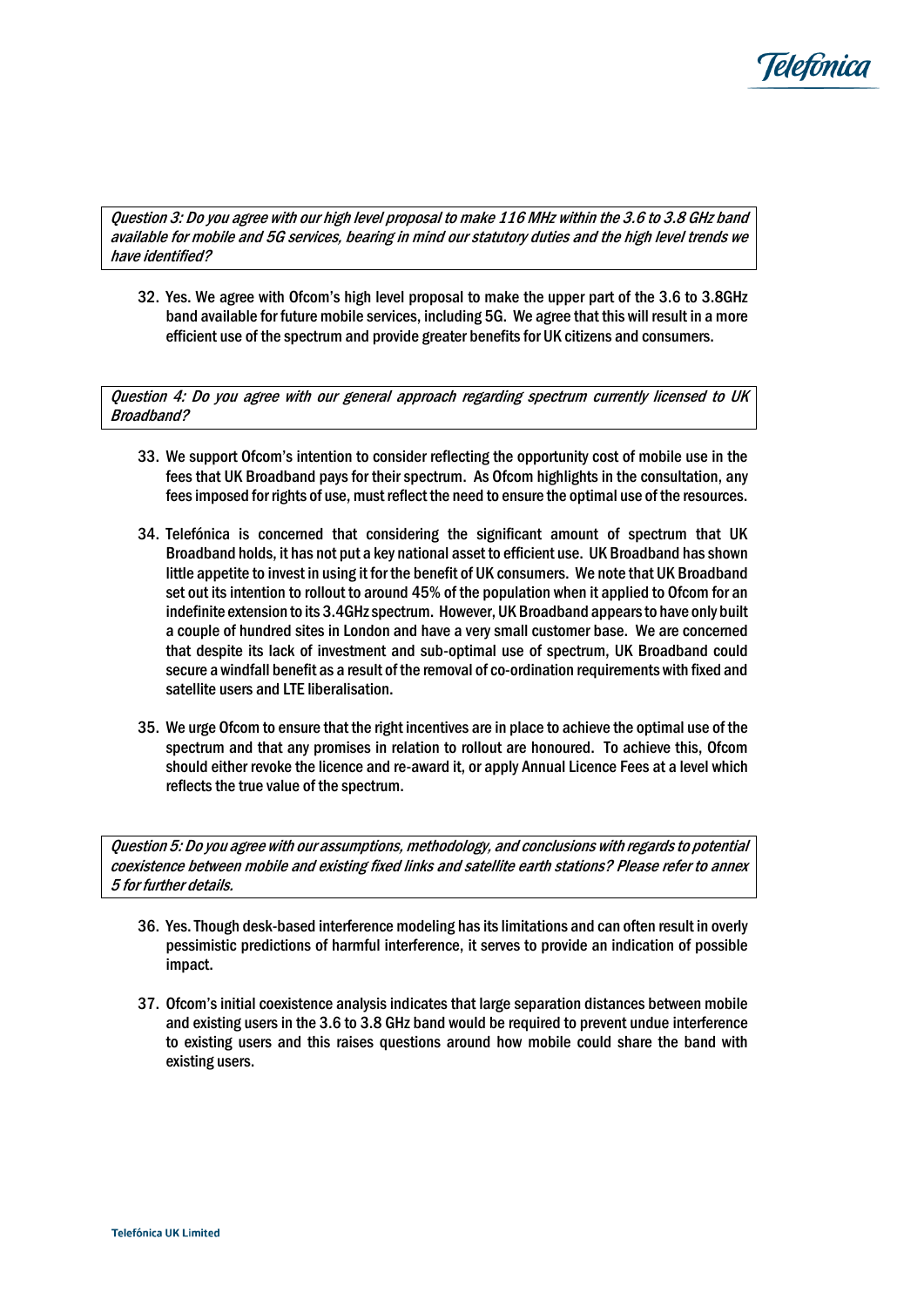

- 38. Even if the initial coexistence analysis proved to be ten times more pessimistic than in reality, the likely impact is still very significant and would render co-existence with mobile services unviable, resulting in vast amounts of consumers being unable to benefit from accessto mobile services using the band.
- 39. The findingsfrom the Transfinite studies are stark, with a denied area for the BT Tower in London being estimated to be about 500 km². Whilst we note that further high resolution analysis indicates that small cells can be deployed nearer to fixed links in dense urban areas if base stations are deployed below clutter, outside the line of sight, Ofcom notes that there is a still significant degree of diffraction loss due to buildings as well as a significant burden in terms of deployment optimisation at each individual site to ensure regulatory compliance with interference management criteria.
- 40. Furthermore, as Ofcom correctly identifies, such an approach would not be effective as macro antennas are usually deployed above clutter, thus making deployment unviable.
- 41. We agree with Ofcom's conclusion that coexistence between small cells and fixed links could be very challenging in densely populated areas and coexistence with macro cells would be even more problematic. As some of the fixed links are deployed in very dense populated areas in the South of England, denied areas would mean also denying mobile services using the band to an unacceptably large number of mobile users and so would neither represent an efficient use of spectrum nor a scenario which maximises the benefits for citizens and consumers.

#### Question 6: Do you have a view on any of the two options we identified?

42. As a result of the concerns we have highlighted in our response to question 1 and also question 5, we are of the strong view that Option A – retain existing use, is not viable and Ofcom must proceed with Option B – remove existing use.

Question 7: Do you have any quantitative evidence on the costs and benefits associated with the options? This include costs for existing users and/or consumers of existing services associated with potential changes, and benefits to UK consumers in gaining access to mobile services in this band.

- 43. Mobile services make a significant positive contribution to the economy and help to deliver many benefits to citizens and consumers. Analysys Mason's report for DCMS and BIS, cited in the Governments latest UK Spectrum Strategy, considered the value of spectrum use to the UK economy; it found that mobile services accounted for 58% (or £30.2bn) of the total value.
- 44. It has also been estimated that the rollout of 4G networks alone will provide a £75bn boost to the UK economy. <sup>3</sup> Whilst estimating the equivalent contribution in economic value that 5G

֦֘

<sup>33</sup> Capital Economics Research